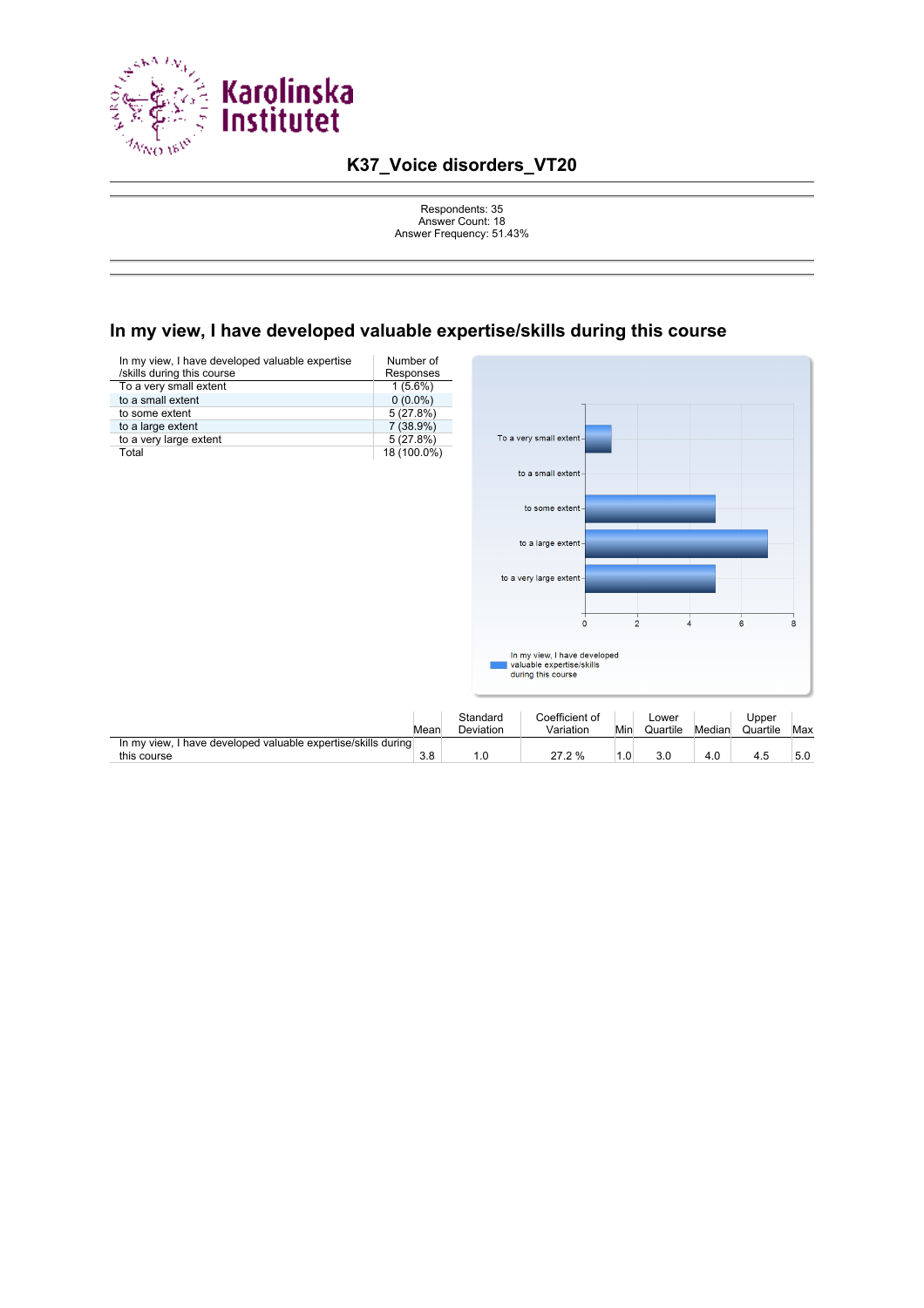

# **In my view, I have achieved all the intended learning outcomes of the course late my view, I have achieved all the intended learning outcomes of the course**

| In my view, I have achieved all the intended | Number of   |
|----------------------------------------------|-------------|
| learning outcomes of the course              | Responses   |
| To a very small extent                       | $0(0.0\%)$  |
| to a small extent                            | $1(5.6\%)$  |
| to some extent                               | 5(27.8%)    |
| to a large extent                            | $8(44.4\%)$ |
| to a very large extent                       | $4(22.2\%)$ |
| Total                                        | 18 (100.0%) |



|                                                                                 | Mear | Standard<br>Deviation | Coefficient of<br>Variation | Min | _ower<br>Quartile | Median | Upper<br>Quartile | Max |
|---------------------------------------------------------------------------------|------|-----------------------|-----------------------------|-----|-------------------|--------|-------------------|-----|
| In my view, I have achieved all the intended learning<br>outcomes of the course | 3.8  | 0.9                   | 22.4 %                      |     |                   | 4.0    |                   | 5.0 |

#### **In my view, there was common theme running throughtout the course - from learning outcomes to examinations**

In my view, there was common theme running throughtout the course - from learning outcomes to examinations Number of Responses<br>1 (5.6%) To a very small extent  $\qquad \qquad$  1 (5.6%) to a small extent 1 (5.6%)<br>to some extent 3 (16.7%) to some extent  $\begin{array}{r} 3 (16.7\%) \\ 3 (44.4\%) \end{array}$ to a large extent  $8(44.4\%)$ <br>to a very large extent  $5(27.8\%)$ to a very large extent Total 18  $(100.0\%)$ 

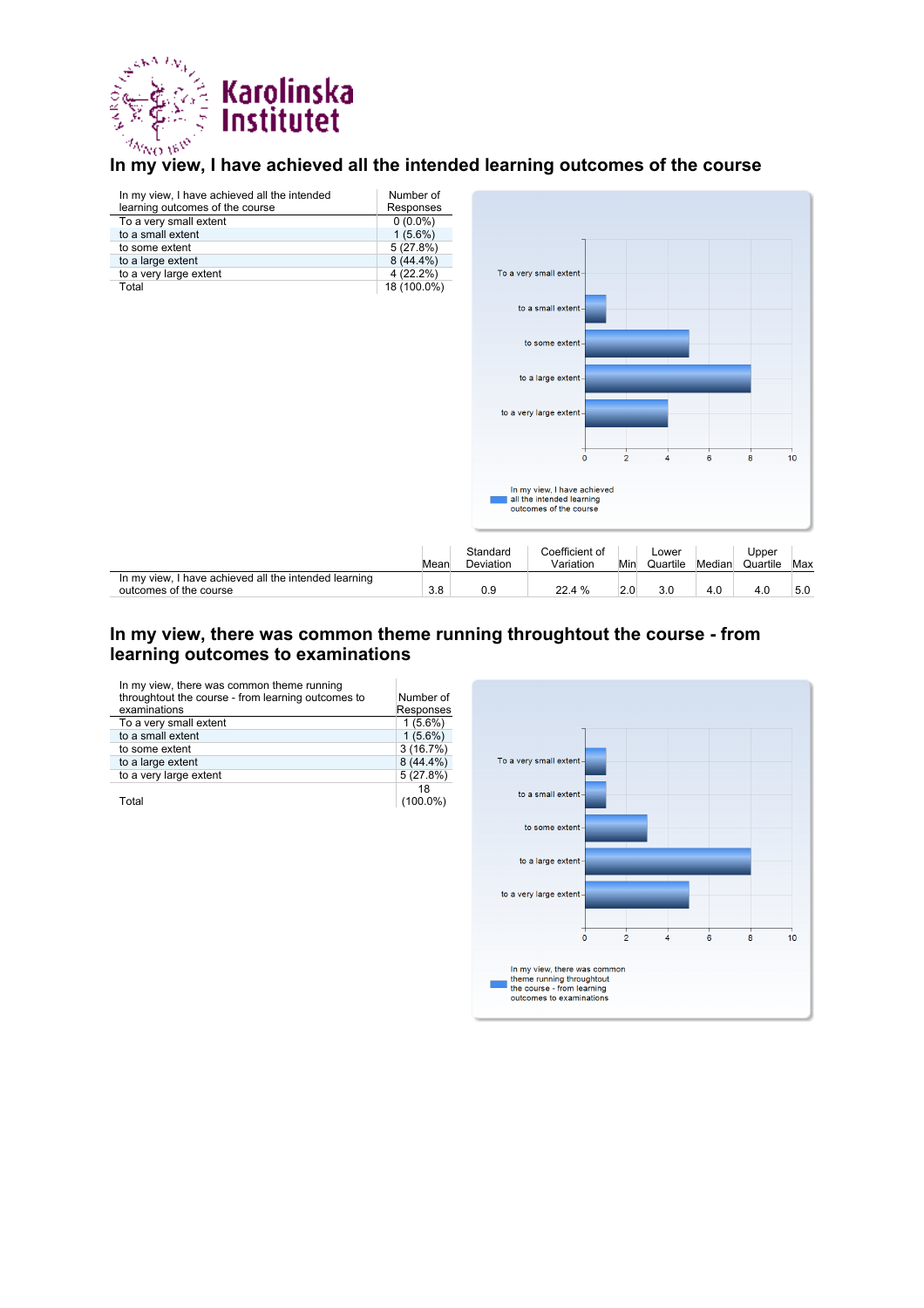

|                                                                     | Mean | Standard<br><b>Deviation</b> | Coefficient of<br>Variation | Lower | Upper<br>Min Quartile Median Quartile Max |     |
|---------------------------------------------------------------------|------|------------------------------|-----------------------------|-------|-------------------------------------------|-----|
| In my view, there was common theme running throughtout the course - |      |                              |                             |       |                                           |     |
| from learning outcomes to examinations                              | 3.8  |                              | 28.6 %                      |       |                                           | 5.0 |

### **In my view, the course has promoted a scientific way of thinking and reasoning (eg. analytical and critical thinking, independent search for and evaluation of information)**

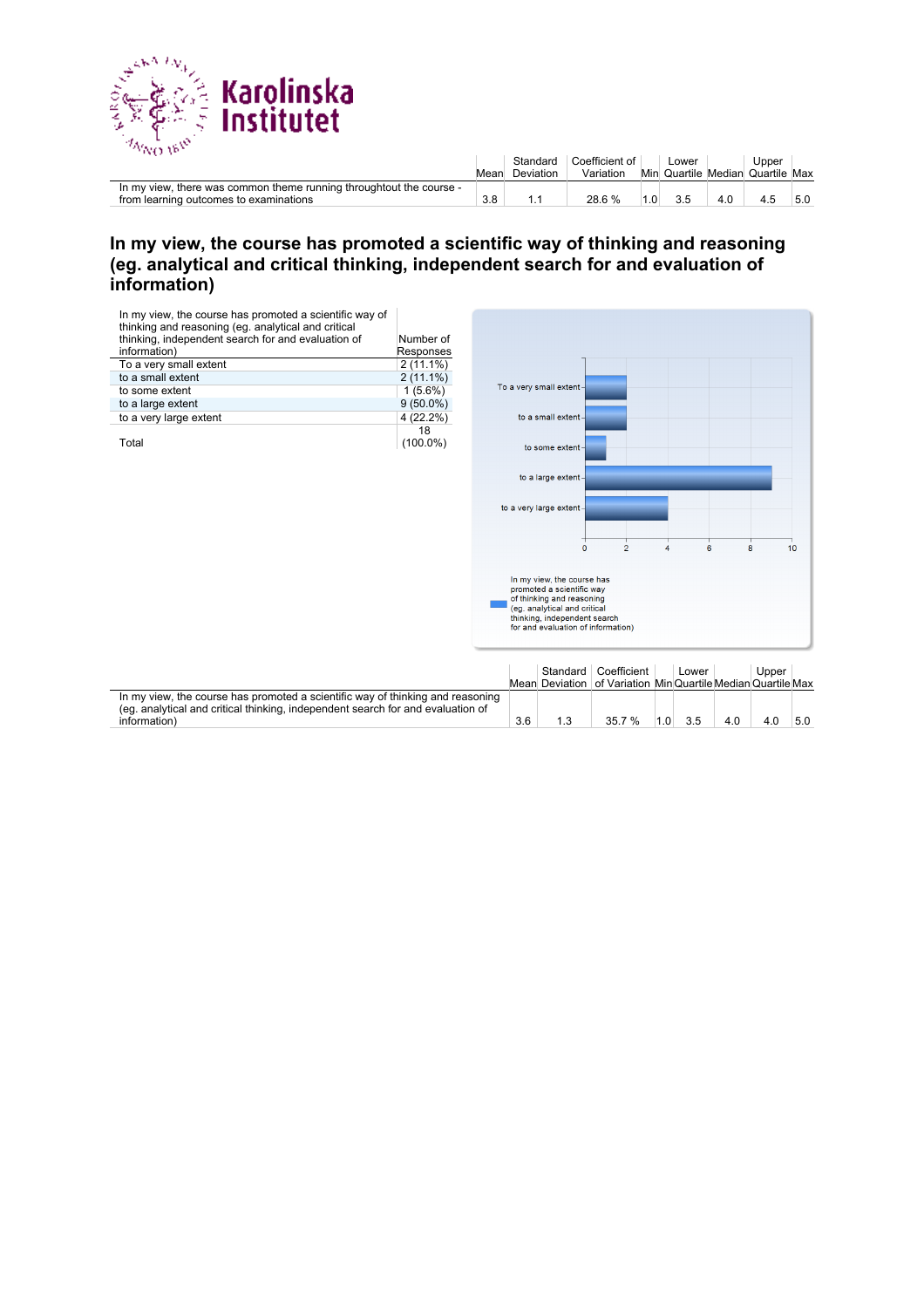

# **In my view, during the course, the teachers have been open to ideas and opinions about the course´s structure and content**

In my view, during the course, the teachers have been

| open to ideas and opinions about the course's | Number of   |
|-----------------------------------------------|-------------|
| structure and content                         | Responses   |
| To a very small extent                        | $2(11.1\%)$ |
| to a small extent                             | $1(5.6\%)$  |
| to some extent                                | 5(27.8%)    |
| to a large extent                             | $4(22.2\%)$ |
| to a very large extent                        | 6(33.3%)    |
|                                               | 18          |
| Total                                         | $(100.0\%)$ |
|                                               |             |



|                                                                         |     |                | Standard Coefficient of<br>Lower |     |                                  |     | Upper |     |
|-------------------------------------------------------------------------|-----|----------------|----------------------------------|-----|----------------------------------|-----|-------|-----|
|                                                                         |     | Mean Deviation | Variation                        |     | Min Quartile Median Quartile Max |     |       |     |
| In my view, during the course, the teachers have been open to ideas and |     |                |                                  |     |                                  |     |       |     |
| opinions about the course's structure and content                       | 3.6 |                | 37.0 %                           | 1.0 |                                  | 4.0 | 5.0   | 5.0 |

# **My previous knowledge was sufficient to follow this course**

| My previous knowledge was sufficient to follow<br>this course | Number of<br>Responses |
|---------------------------------------------------------------|------------------------|
| To a very small extent                                        | $1(5.6\%)$             |
| to a small extent                                             | $1(5.6\%)$             |
| to some extent                                                | $2(11.1\%)$            |
| to a large extent                                             | 7(38.9%)               |
| to a very large extent                                        | 7(38.9%)               |
| Total                                                         | 18 (100.0%)            |

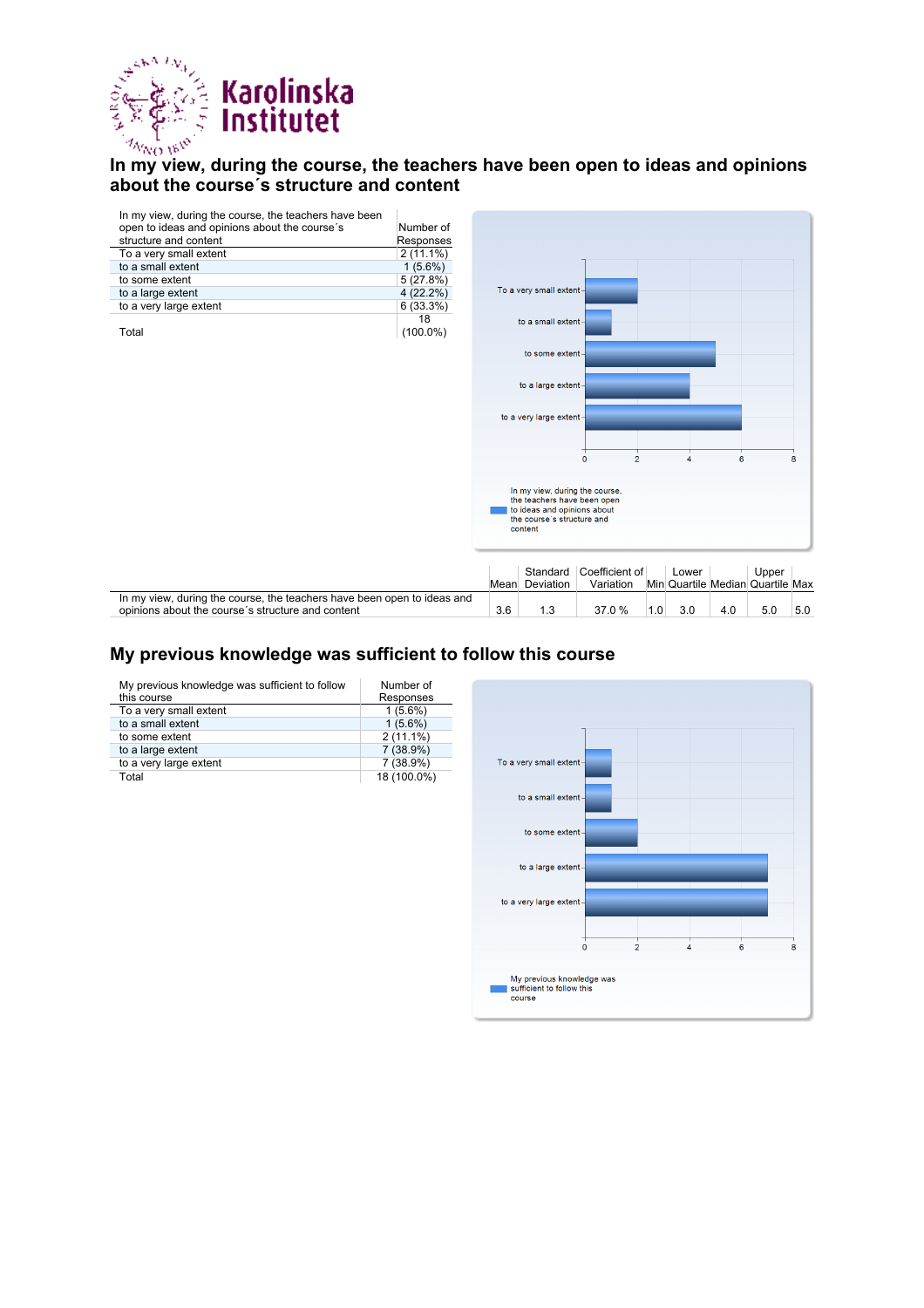

| .                                                   | Mean | Standard<br>Deviation | ∴oefficient of<br>Variation | Min | Lower<br>Quartile | Median | Jpper<br>Quartile | Max |
|-----------------------------------------------------|------|-----------------------|-----------------------------|-----|-------------------|--------|-------------------|-----|
| My previous knowledge was sufficient to follow this |      |                       |                             |     |                   |        |                   |     |
| course                                              | 4.0  | . .                   | 28.4 %                      | ı.u | 4.0               | 4.C    | ง.u               | 5.U |

# **This course built on knowledge I had acquired during the programme´s previous courses**

| This course built on knowledge I had acquired during<br>the programme's previous courses | Number of<br>Responses |
|------------------------------------------------------------------------------------------|------------------------|
| To a very small extent                                                                   | $0(0.0\%)$             |
| to a small extent                                                                        | $2(11.1\%)$            |
| to some extent                                                                           | 3(16.7%)               |
| to a large extent                                                                        | $4(22.2\%)$            |
| to a very large extent                                                                   | $9(50.0\%)$            |
| Total                                                                                    | 18 (100.0%)            |
|                                                                                          |                        |



|                                                                                          | Mean | Standaro<br>Deviation | Coefficient of<br>Variation | Min | _ower<br>Quartile | Median | Upper<br>Quartile | Max |
|------------------------------------------------------------------------------------------|------|-----------------------|-----------------------------|-----|-------------------|--------|-------------------|-----|
| This course built on knowledge I had acquired during the<br>programme's previous courses | 4.1  |                       | 26.2 %                      |     |                   | 4.5    |                   | 5.0 |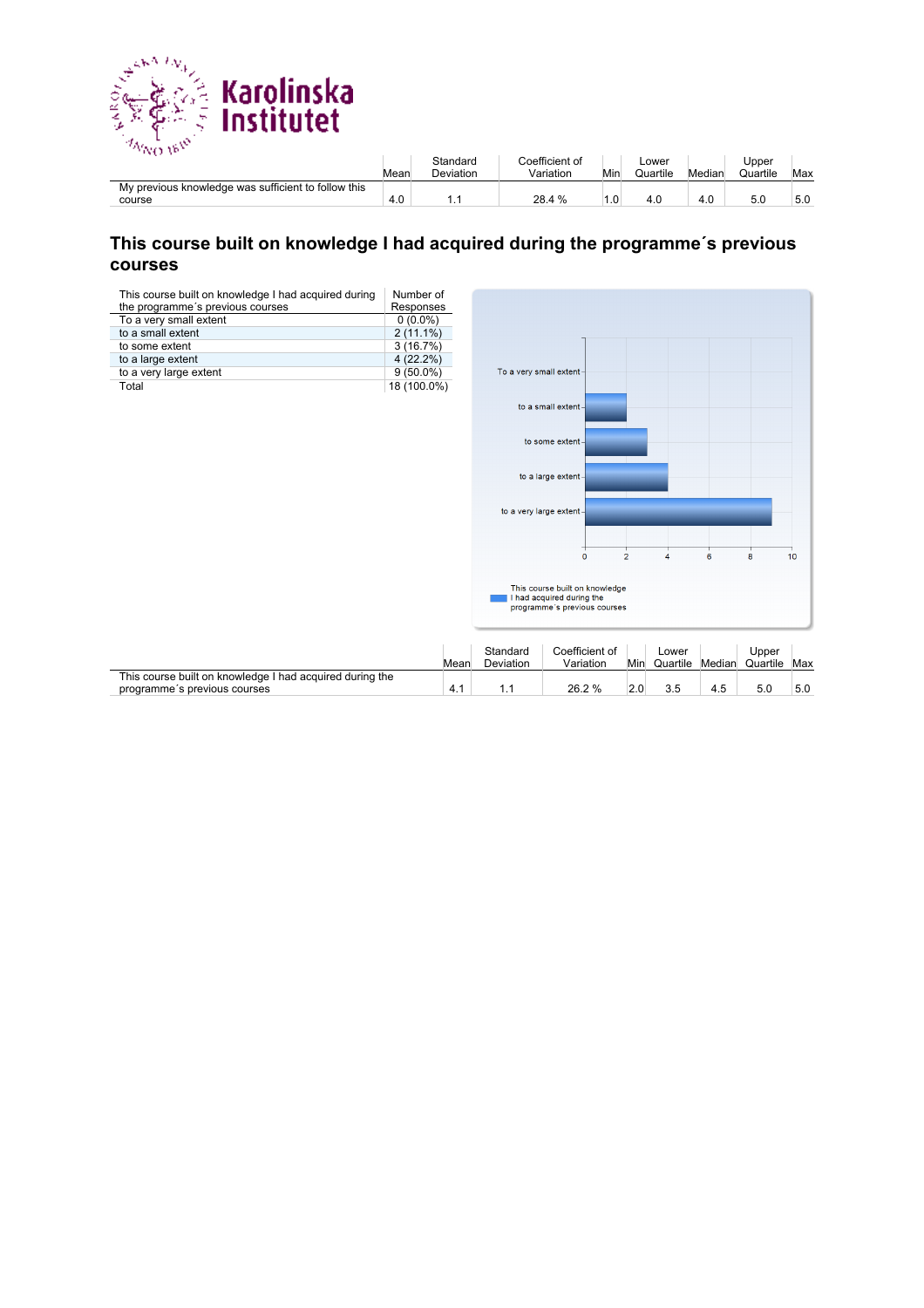

# **The course was challenging enough for me**



### **The course´s structure and the methods used (e.g lectures, exercises, seminars, assignments etc.) were relevant in relation to the learning outcomes**

| The course's structure and the methods used (e.g.<br>lectures, exercises, seminars, assignments etc.) were                                              | Number of         |     |                                                                                                                                                                  |                                                              |     |       |     |       |     |
|---------------------------------------------------------------------------------------------------------------------------------------------------------|-------------------|-----|------------------------------------------------------------------------------------------------------------------------------------------------------------------|--------------------------------------------------------------|-----|-------|-----|-------|-----|
| relevant in relation to the learning outcomes                                                                                                           | Responses         |     |                                                                                                                                                                  |                                                              |     |       |     |       |     |
| To a very small extent                                                                                                                                  | $1(5.6\%)$        |     |                                                                                                                                                                  |                                                              |     |       |     |       |     |
| to a small extent                                                                                                                                       | $0(0.0\%)$        |     |                                                                                                                                                                  |                                                              |     |       |     |       |     |
| to some extent                                                                                                                                          | $1(5.6\%)$        |     |                                                                                                                                                                  |                                                              |     |       |     |       |     |
| to a large extent                                                                                                                                       | 10 (55.6%)        |     | To a very small extent-                                                                                                                                          |                                                              |     |       |     |       |     |
| to a very large extent                                                                                                                                  | 6(33.3%)          |     |                                                                                                                                                                  |                                                              |     |       |     |       |     |
| Total                                                                                                                                                   | 18<br>$(100.0\%)$ |     | to a small extent.                                                                                                                                               |                                                              |     |       |     |       |     |
|                                                                                                                                                         |                   |     | to some extent-                                                                                                                                                  |                                                              |     |       |     |       |     |
|                                                                                                                                                         |                   |     | to a large extent-                                                                                                                                               |                                                              |     |       |     |       |     |
|                                                                                                                                                         |                   |     | to a very large extent-                                                                                                                                          |                                                              |     |       |     |       |     |
|                                                                                                                                                         |                   |     |                                                                                                                                                                  |                                                              |     |       |     |       |     |
|                                                                                                                                                         |                   |     | $\mathbf{0}$                                                                                                                                                     | $\overline{2}$                                               |     | 6     | 8   | 10    | 12  |
|                                                                                                                                                         |                   |     | The course's structure and<br>the methods used (e.g lectures,<br>exercises, seminars, assignments<br>etc.) were relevant in relation<br>to the learning outcomes |                                                              |     |       |     |       |     |
|                                                                                                                                                         |                   |     | Standard<br>Mean Deviation                                                                                                                                       | Coefficient<br>of Variation Min Quartile Median Quartile Max |     | Lower |     | Upper |     |
| The course's structure and the methods used (e.g lectures, exercises,<br>seminars, assignments etc.) were relevant in relation to the learning outcomes |                   | 4.1 | 1.0                                                                                                                                                              | 23.4 %                                                       | 1.0 | 4.0   | 4.0 | 5.0   | 5.0 |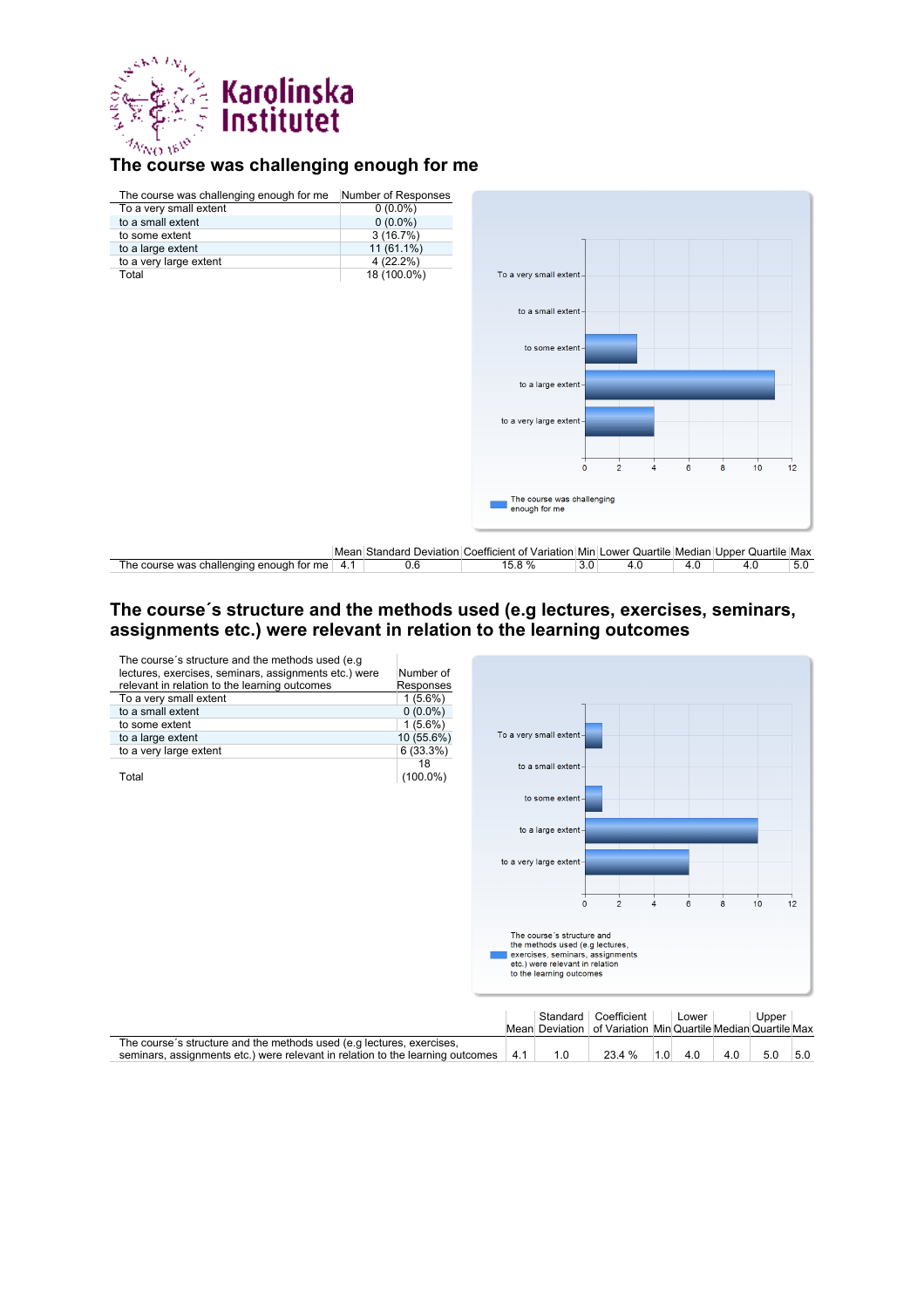

َ<sup>َ *The* teaching material (e.g. literature, study questions and handouts) supported</sup> **my learning** 

| The teaching material (e.g. literature, study | Number of   |
|-----------------------------------------------|-------------|
| questions and handouts) supported my learning | Responses   |
| To a very small extent                        | $2(11.1\%)$ |
| to a small extent                             | $0(0.0\%)$  |
| to some extent                                | $2(11.1\%)$ |
| to a large extent                             | $9(50.0\%)$ |
| to a very large extent                        | 5(27.8%)    |
| Total                                         | 18 (100.0%) |



|                                                                                                | Mear | Standard<br>Deviation | Coefficient of<br>Variation | Min | ∟ower<br>Quartile | Median | Upper<br>Quartile | Max |
|------------------------------------------------------------------------------------------------|------|-----------------------|-----------------------------|-----|-------------------|--------|-------------------|-----|
| The teaching material (e.g. literature, study questions and<br>handouts) supported my learning |      |                       | 31.3%                       | .U  | 4.0               | 4.0    |                   | 5.0 |
|                                                                                                |      |                       |                             |     |                   |        |                   |     |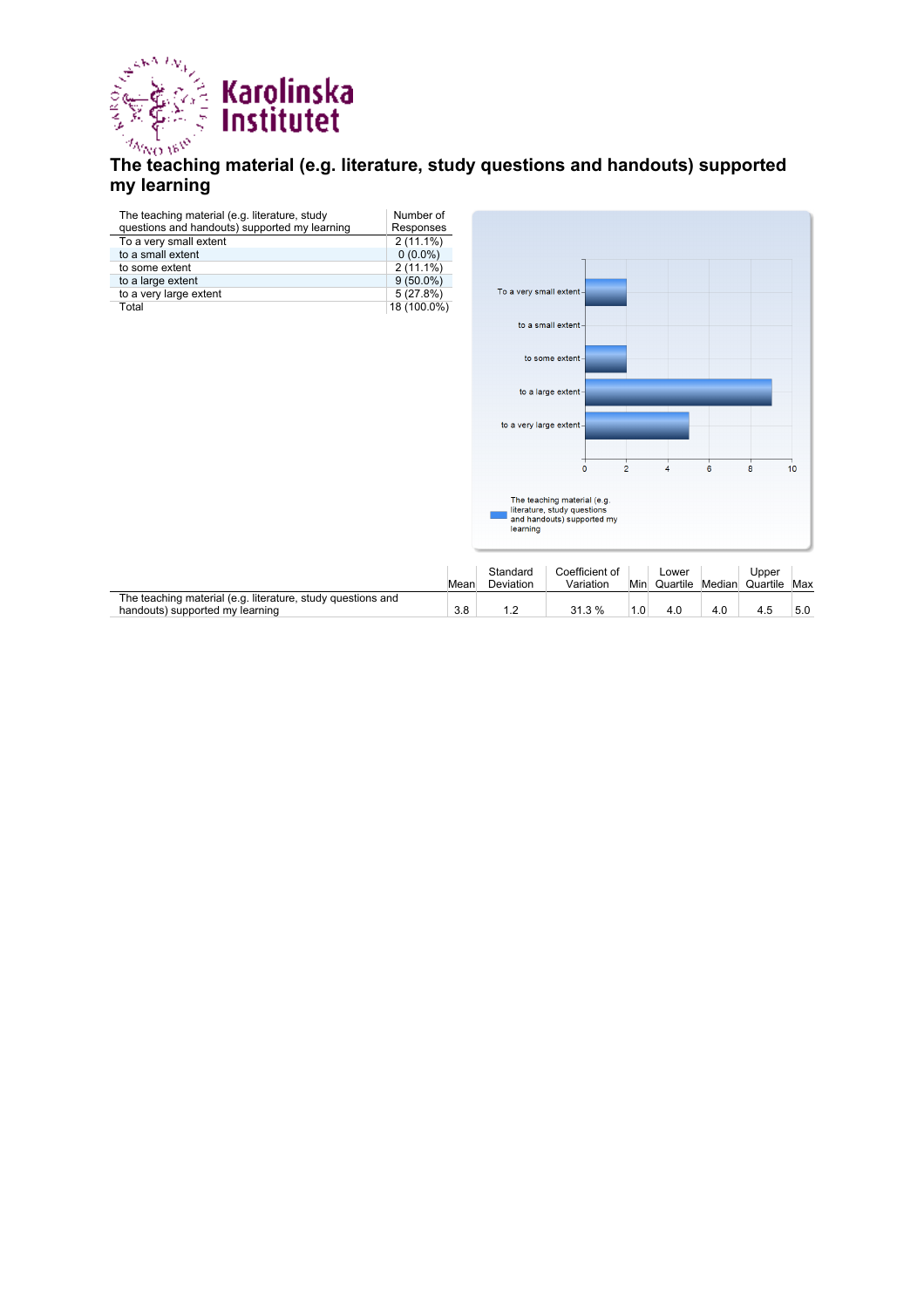

# َ<sup>آَلِ</sup>نَ اللَّهُ ٱلْعَلَيْةِ ٱلْعَلَيْةِ ٱلْعَلَيْةِ ٱلْعَلَيْةِ ٱلْعَلَيْةِ ٱلْعَلَيْةِ and a streem of the course required that I understood the content of the **course**

| The examination of the course required that I | Number of   |                            |
|-----------------------------------------------|-------------|----------------------------|
| understood the content of the course          | Responses   |                            |
| To a very small extent                        | $1(5.6\%)$  |                            |
| to a small extent                             | $0(0.0\%)$  |                            |
| to some extent                                | $4(22.2\%)$ |                            |
| to a large extent                             | 6(33.3%)    |                            |
| to a very large extent                        | 7 (38.9%)   | To a very small extent $-$ |
| Total                                         | 18 (100.0%) |                            |
|                                               |             | to a small extent-         |
|                                               |             | to some extent $-$         |
|                                               |             |                            |
|                                               |             | to a large extent          |

|                                                                                       |      | The examination of the course<br>required that I understood<br>the content of the course |                             |     |                   |        |                   |     |
|---------------------------------------------------------------------------------------|------|------------------------------------------------------------------------------------------|-----------------------------|-----|-------------------|--------|-------------------|-----|
|                                                                                       | Mean | Standard<br>Deviation                                                                    | Coefficient of<br>Variation | Min | Lower<br>Quartile | Median | Upper<br>Quartile | Max |
| The examination of the course required that I understood the<br>content of the course | 4.0  | 1.1                                                                                      | 27.1 %                      | 1.0 | 3.5               | 4.0    | 5.0               | 5.0 |

to a very large extent

### **To what extent do you think learning was harder for you because the course was taught in English**

| To what extent do you think learning was harder for | Number of   |
|-----------------------------------------------------|-------------|
| you because the course was taught in English        | Responses   |
| To a very small extent                              | $4(22.2\%)$ |
| to a small extent                                   | $4(22.2\%)$ |
| to some extent                                      | 8 (44.4%)   |
| to a large extent                                   | $1(5.6\%)$  |
| to a very large extent                              | $1(5.6\%)$  |
| Total                                               | 18 (100.0%) |



 $\overline{2}$ 

 $\ddot{\mathbf{o}}$ 

 $\overline{4}$ 

 $\ddot{\bf{6}}$ 

 $\overline{\mathbf{8}}$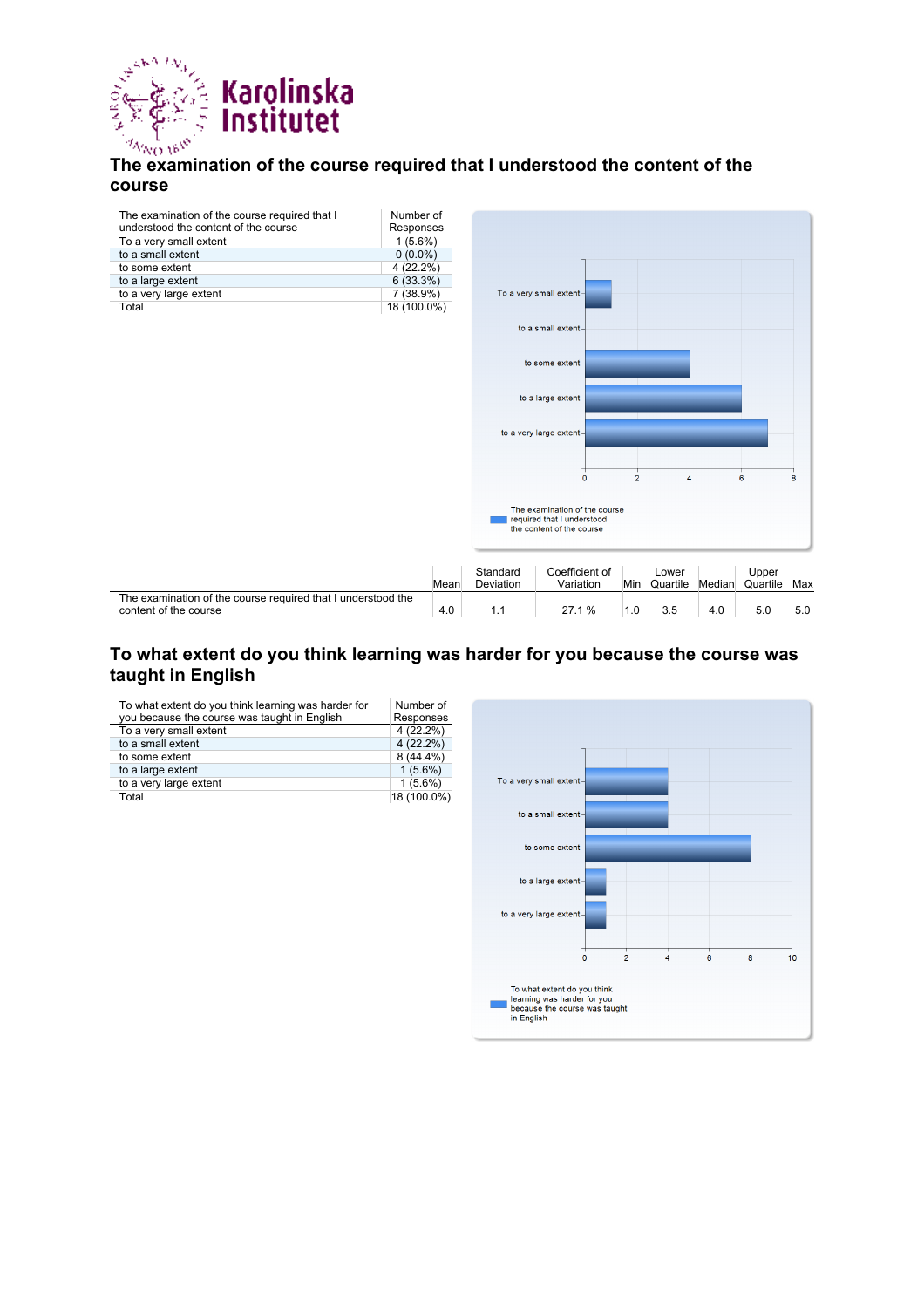

|                                                                     |      | Standard  | Coefficient of |     | ∟ower           | Upper        |     |
|---------------------------------------------------------------------|------|-----------|----------------|-----|-----------------|--------------|-----|
|                                                                     | Mean | Deviation | Variation      | Min | Quartile Median | Quartile Max |     |
| To what extent do you think learning was harder for you because the |      |           |                |     |                 |              |     |
| course was taught in English                                        |      |           | 43.9%          |     |                 |              | 5.0 |

**What is your overall opinion of the course? Please give explicit descriptions and constructive suggestions for improvement**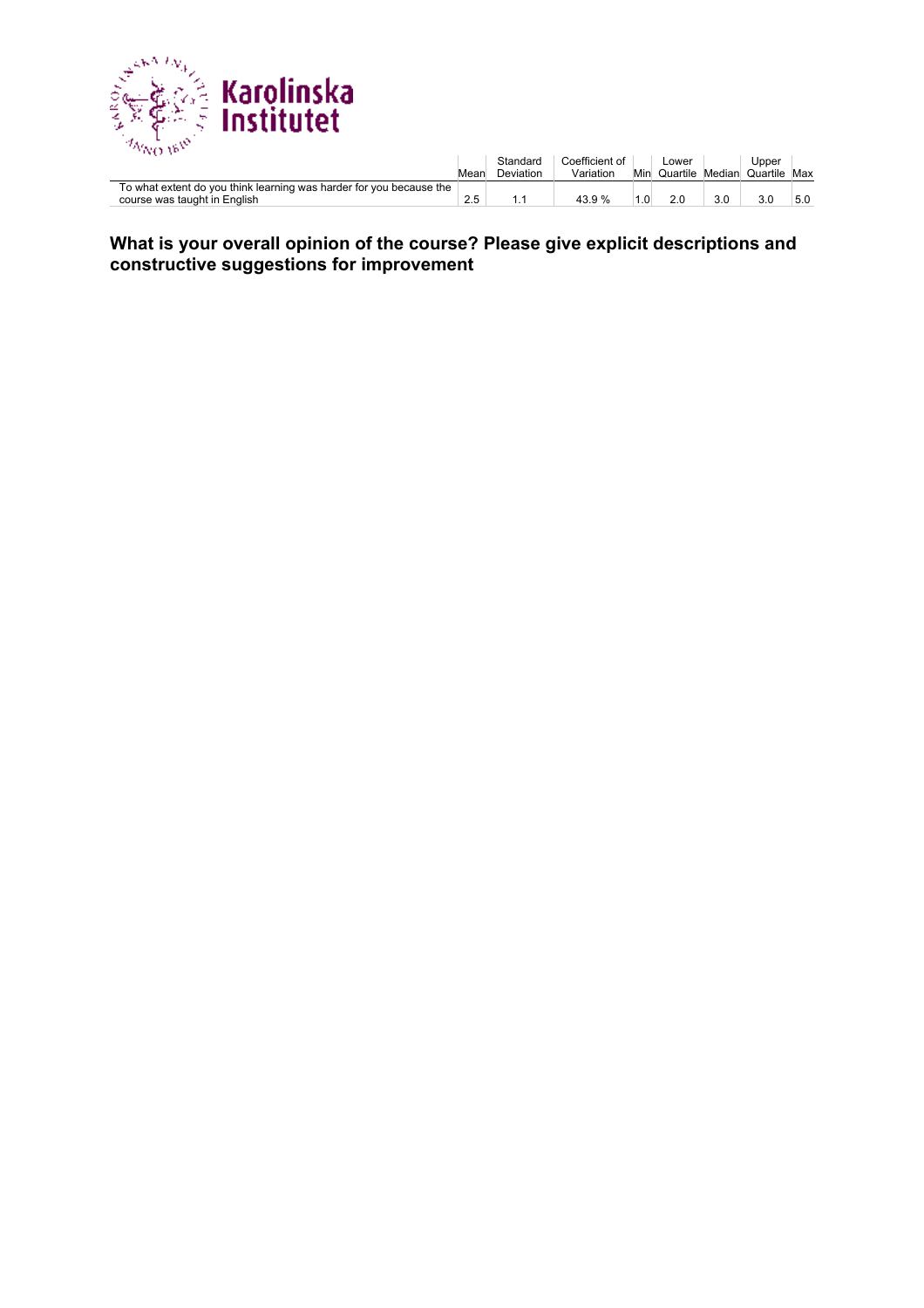